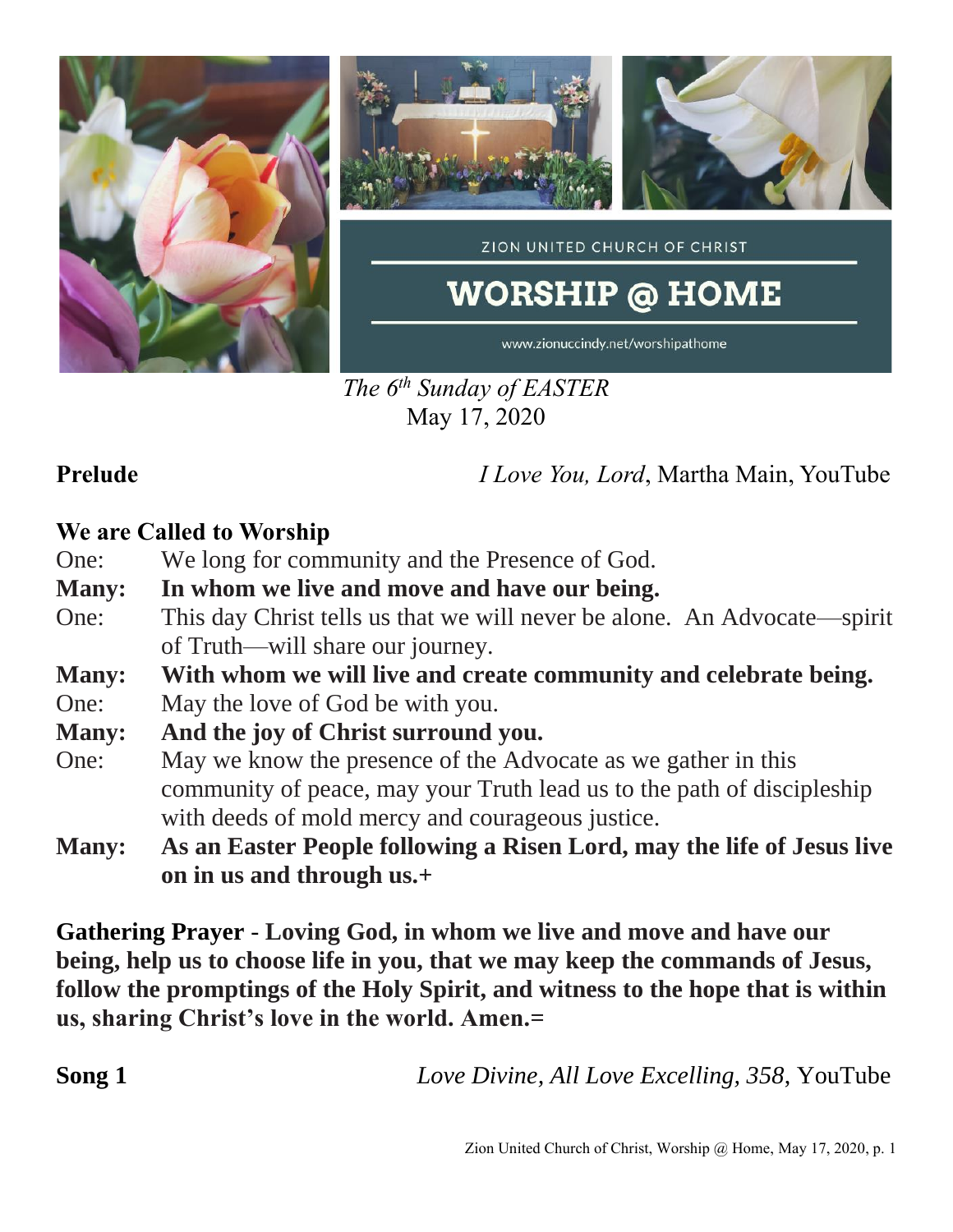# **Sharing Our Joys and Concerns**

**A Time of Prayer**

*You are welcome to send prayer requests to Pastor Sarah. Spend a few moments connecting with God and lifting up your prayers.*

**The Lord's Prayer** (unison)

Our Father, who art in heaven, hallowed be thy name, thy kingdom come, thy will be done, on earth as it is in heaven. Give us this day our daily bread. And forgive us our debts, as we forgive our debtors. And lead us not into temptation, but deliver us from evil. For thine is the kingdom, and the power, and the glory, forever. Amen.

**Special Music** *Jesus, Name Above All Names*, Martha Main, YouTube

# **We Hear God's Word** John 14:15-21

15 'If you love me, you will keep my commandments.  $^{16}$ And I will ask the Father, and he will give you another Advocate, to be with you for ever. <sup>17</sup>This is the Spirit of truth, whom the world cannot receive, because it neither sees him nor knows him. You know him, because he abides with you, and he will be in you.

18 'I will not leave you orphaned; I am coming to you.  $^{19}$ In a little while the world will no longer see me, but you will see me; because I live, you also will live. <sup>20</sup>On that day you will know that I am in my Father, and you in me, and I in you. <sup>21</sup>They who have my commandments and keep them are those who love me; and those who love me will be loved by my Father, and I will love them and reveal myself to them.'

**Song 2** *Spirit, Spirit of Gentleness*, 326, YouTube

**Meditation** *Spirit Among Us: Promise of an Advocate*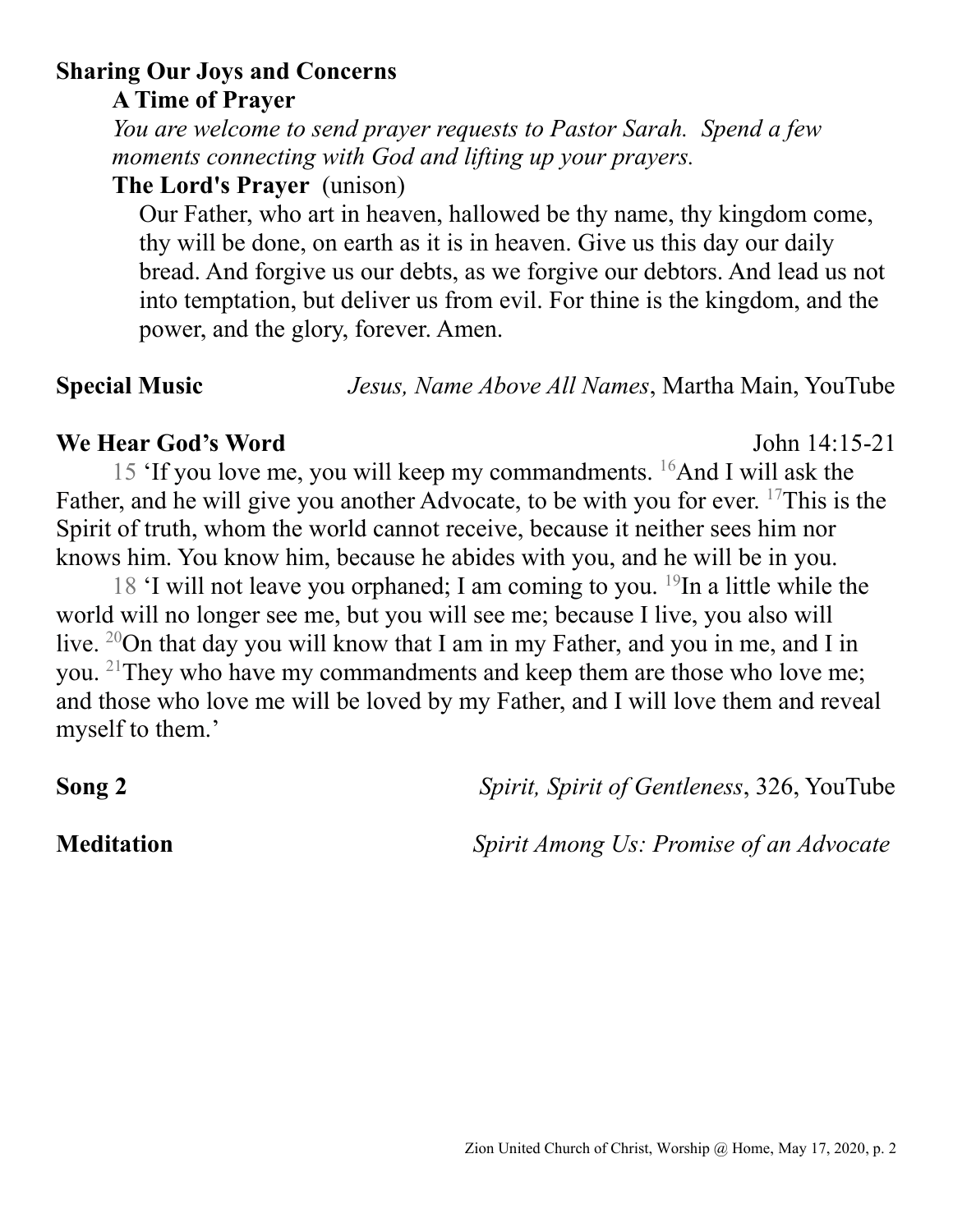## **Spiritual Practice of the Week**



In our trinitarian understanding of who God is, the Holy Spirit is often the aspect of God we spend the least amount of time trying to understand. Jesus' description of the Holy Spirit as the "paraclete," which can be defined in many ways, gives us a rich vision of the nature of the Holy Spirit. The Holy Spirit is our Advocate, Helper, Counselor, Comforter, and Intercessor. Take some time to reflect—maybe even journal—about what each of these ideas means to you. In what ways have you experienced the Holy Spirit at work in your life? In these days of pandemic, has the Holy Spirit especially taken on one of these roles?

### **We Respond to God's Word with Our Giving Offertory**

Friends, we may not be together in person today as we worship, but the ministry of our church goes on. During this time when we are apart, we are still in need financial support for our ministry.

You're invited to take out your checkbook in these moments. As you write out your offering, be prayerful with each letter and number. In times such as these, when money becomes tight and our economy in under strain, God invites us to be generous and give what we can. These are gifts we freely give, as we are able and as we are called.

We ask that you please mail in your offerings to our office.

Zion United Church of Christ 8916 E. Troy Ave. Indianapolis, IN 46239